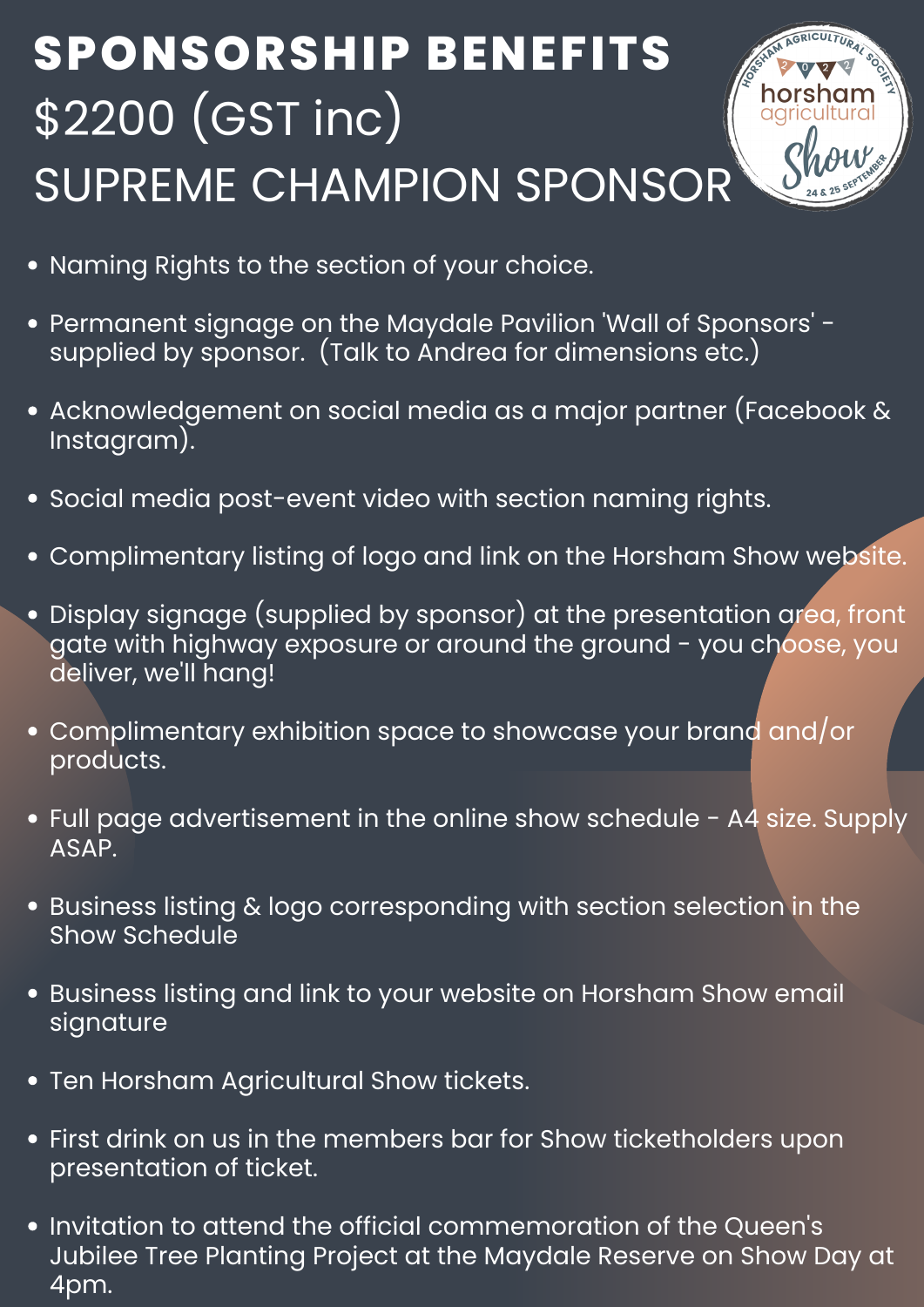- Acknowledgement on social media as a major partner (Facebook & Instagram).
- Complimentary listing of logo and link on the Horsham Show website.
- . Display signage (supplied by sponsor) at the presentation area, front gate with highway exposure or around the ground - you choose, you deliver, we 'll hang!
- Complimentary exhibition space to showcase your brand and/or products.
- Half page advertisement in the online show schedule A5 size. Supply ASAP.
- Business listing & logo corresponding with section selection in the

- Business listing and link to your website on Horsham Show email signature.
- Six Horsham Agricultural Show tickets.
- First drink on us in the members bar for Show ticketholders upon presentation of ticket.
- Invitation to attend the official commemoration of the Queen 's Jubilee Tree Planting Project at the Maydale Reserve on Show Day at 4pm.

#### Show Schedule.

# **SPONSORSHIP BENEFITS** \$1100 (GST inc) GRAND CHAMPION SPONSOR

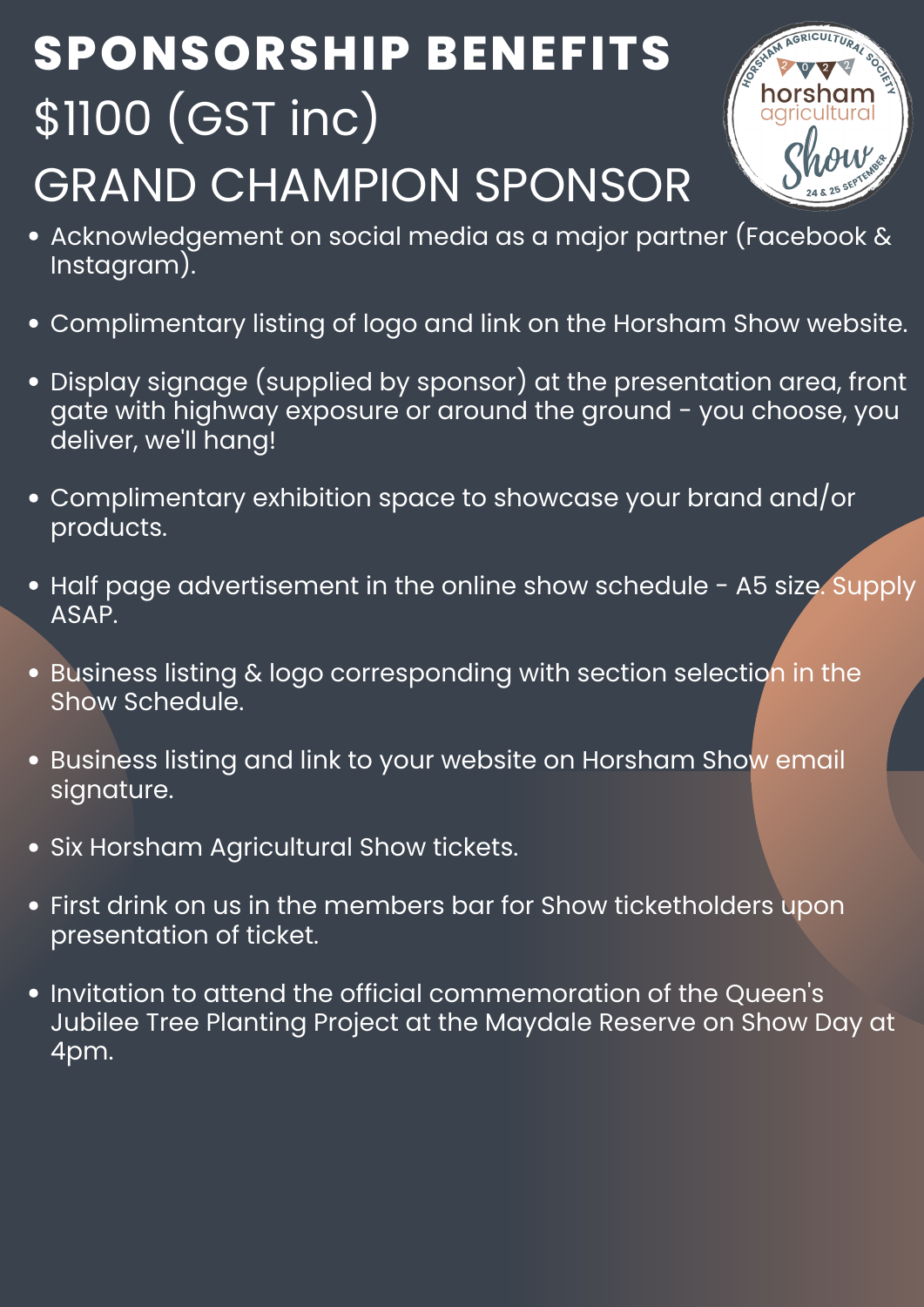- Acknowledgement on social media (Facebook & Instagram).
- . Display signage (supplied by sponsor) at the presentation area, front gate with highway exposure or around the ground - you choose, you deliver, we 'll hang!
- Complimentary exhibition space to showcase your brand.
- Quarter page advertisement in the online show schedule half A5 size. Supply ASAP.
- Business listing corresponding with section selection in the Show Schedule.
- Four Horsham Agricultural Show tickets.
	-
- First drink on us in the members bar for Show ticketholders upon presentation of ticket.
- Invitation to attend the official commemoration of the Queen 's Jubilee Tree Planting Project at the Maydale Reserve on Show Day at 4pm.

## **SPONSORSHIP BENEFITS** \$550 (GST inc) CHAMPION SPONSOR

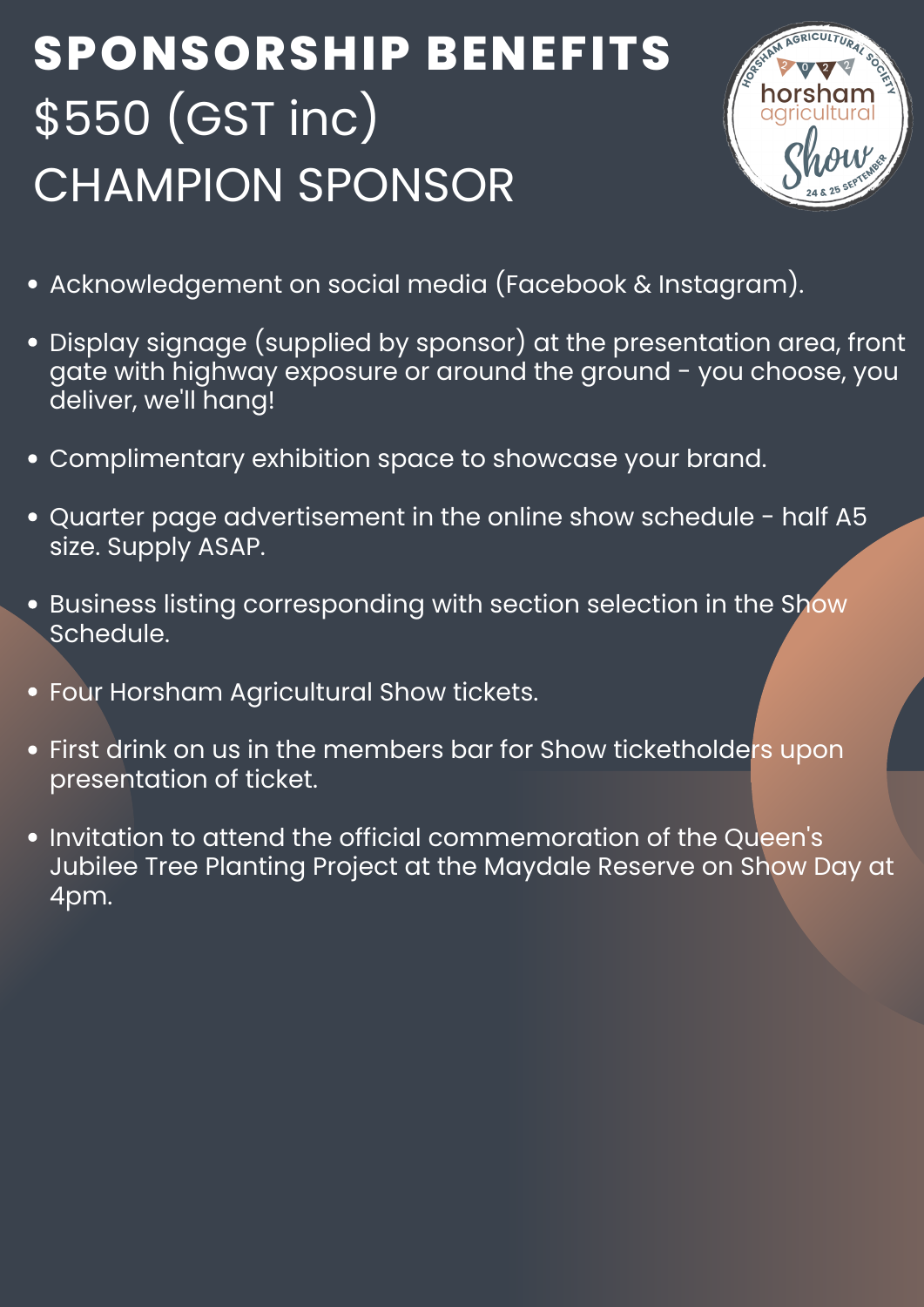

- . Display signage (supplied by sponsor) at the presentation area, front gate with highway exposure or around the ground - you choose, you deliver, we 'll hang!
- Complimentary exhibition space to showcase your brand.
- Quarter page advertisement in the online show schedule half A5 size. Supply ASAP.
- Business listing corresponding with section selection in the Show  $\bullet$ Schedule.
- Two Horsham Agricultural Show tickets.
	-
- First drink on us in the members bar for Show ticketholders upon presentation of ticket.
- Invitation to attend the official commemoration of the Queen 's Jubilee Tree Planting Project at the Maydale Reserve on Show Day at 4pm.

# **SPONSORSHIP BENEFITS** \$220 (GST inc) RESERVE CHAMPION SPONSOR